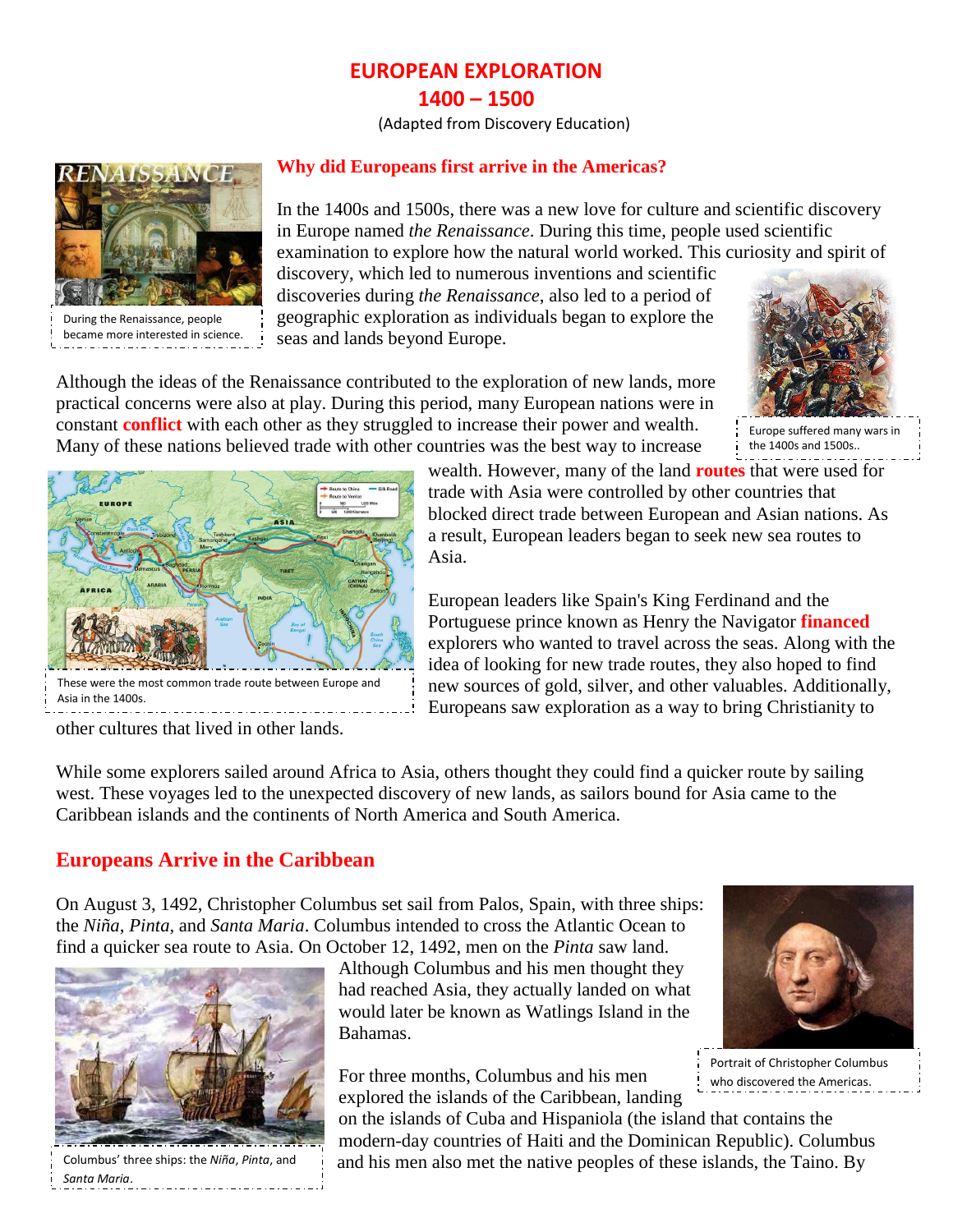1494, the Spanish, led by Columbus, had established a permanent **settlement** on Hispaniola and begun their conquest of the island. As a result of these first encounters in the Caribbean, Europeans from different nations explored, settled, and conquered the Americas over a period of about 300 years. Competition for exploration led to a **treaty** between Spain and Portugal in 1494, which gave Spain the exclusive right to explore and conquer almost all of the land in the Americas. The treaty gave Portugal the right to explore and conquer lands in [Africa,](http://app.discoveryeducation.com/techbook2:concept/view/guidConceptId/ee896649-d693-4d08-a17b-887ce19ef4b2/guidUnitId/559eb62e-e39a-4279-8f1b-02e3bb0d34d9) Asia, and the land in [South America](http://app.discoveryeducation.com/techbook2:concept/view/guidConceptId/ee896649-d693-4d08-a17b-887ce19ef4b2/guidUnitId/63669bdb-4810-46c9-b90e-ddb6c56495a5) that would become Brazil.





Portrait of Ferdinand Magellan.

Despite the discoveries in the Americas, the search for a sea route to Asia continued. In 1519, [Ferdinand Magellan](http://app.discoveryeducation.com/techbook2:concept/view/guidConceptId/ee896649-d693-4d08-a17b-887ce19ef4b2/guidUnitId/65b97bea-9741-4c0f-9c2c-20e7ac444e62) launched five ships from Spain and navigated around the southern tip of South America. Although he died in 1521, his [expedition](http://app.discoveryeducation.com/techbook2:concept/view/guidConceptId/ee896649-d693-4d08-a17b-887ce19ef4b2/guidUnitId/bb4a346b-6ee7-45b0-bcef-e88f735b90c3) continued without him. The first sailors to travel around the entire globe, Magellan's expedition

returned to Spain in 1522 and proved that the world was indeed round. The sea channel that Magellan took between the Pacific Ocean and the Atlantic Ocean was named the **Strait** of Magellan.

During this important Age of Exploration, two vastly different worlds intersected: the Americas and [Europe.](http://app.discoveryeducation.com/techbook2:concept/view/guidConceptId/ee896649-d693-4d08-a17b-887ce19ef4b2/guidUnitId/186fdcec-1552-46e7-8864-81a0fd966cb2) The exchange of people, ideas, plants, animals, technologies, and diseases between these two worlds shaped their history for the next 500 years.

#### **Conquering the Americas**

#### **How were the Spanish able to conquer Native American populations?**



Spanish conquistadors.

During the 100 years following Columbus's first voyage to the Americas, Spanish **[conquistadors](http://app.discoveryeducation.com/techbook2:concept/view/guidConceptId/ee896649-d693-4d08-a17b-887ce19ef4b2/guidUnitId/7d5644bd-1f6e-4db6-9467-0083cc64fce1)**, explorers, and soldiers conquered and claimed much of the Americas for [Spain.](http://app.discoveryeducation.com/techbook2:concept/view/guidConceptId/ee896649-d693-4d08-a17b-887ce19ef4b2/guidUnitId/e24cbec3-69b1-417c-8d56-c8b06e201afb) These men fought for many reasons. One reason is that exploration and conquest could lead to great wealth. Other people came because they were faithful Catholics and wished to convert Native Americans to [Christianity.](http://app.discoveryeducation.com/techbook2:concept/view/guidConceptId/ee896649-d693-4d08-a17b-887ce19ef4b2/guidUnitId/be69a43c-286d-4d30-9627-d64a1e6ed822) Still others loved the idea of an

adventure in new places.

Several factors helped the Spanish conquer the native populations. One factor that aided the Spanish was their weapons. Using sophisticated, strong weapons such as steel

swords, crossbows, and guns helped the Spanish against local people, who had less powerful weaponry. The Spanish conquistadors also had horses, which people in the Americas had never seen before. Fighting on horseback gave the Spanish explorers an advantage over the Native American populations, who fought on foot.